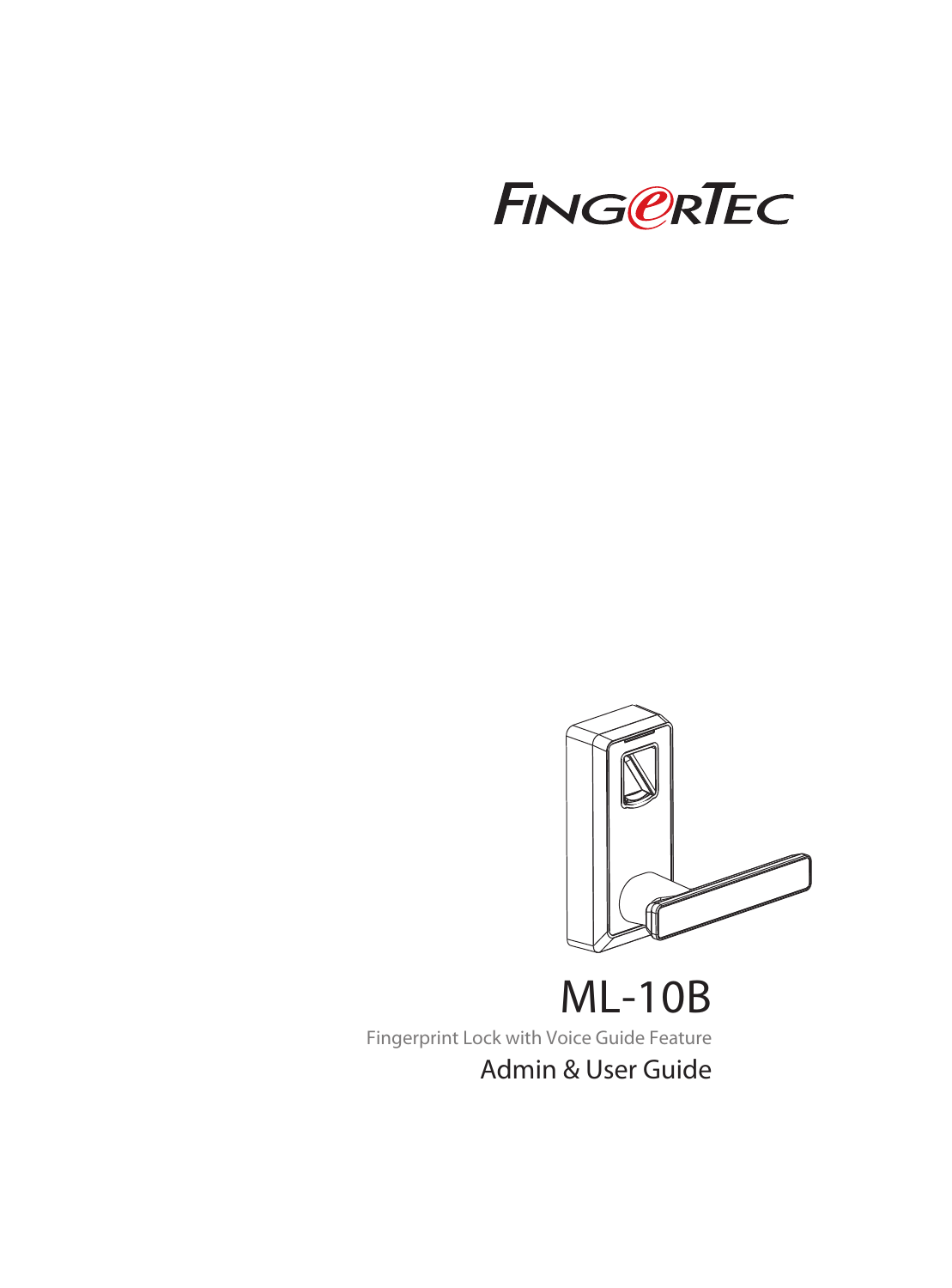## **CONTENTS**

- 4-5 Chapter 1 READ BEFORE USE Safety Caution Structure
- 6-7 Chapter 2 BASICS User Introduction Button Definition Lock Status Indication

 Lock Initialization How to Use Mechanical Key? How to Use 9V Emergency Battery?

#### 8-12 Chapter 3 • THE TIMETEC SECURITY APP

 Download TimeTec Security App Register & Sign In to TimeTec Security App Add Smart Lock Unlock Smart Lock Remove Smart Lock Configure Smart Lock Create Admin & Users Create Access Group Create Temporary Pass

#### 13-17 Chapter 4 · HOW TO USE

 Register First Administrator Register Other Administrators Registering Normal User Deleting Temporary User Group Delete Normal User Group Deleting Admin Group Enabling/Disabling Normally Open Mode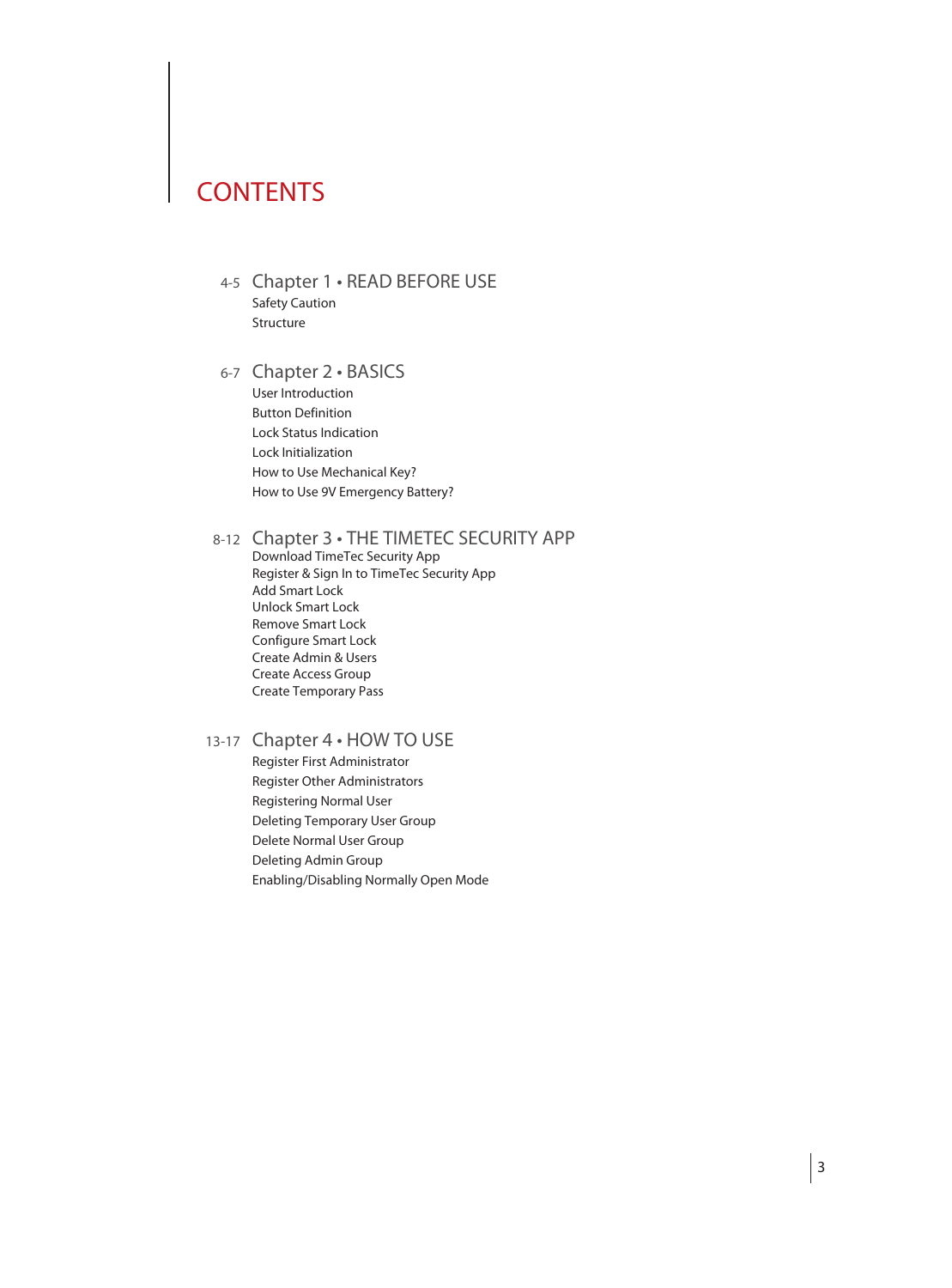## 1• READ BEFORE USE

The Smart Lock is designed to **work independently or with TimeTec Security Mobile App**. To use the Smart Lock with TimeTec Security Mobile App, you must first create an account on TimeTec Security. Next, you will need to pair the Bluetooth communication between the Smart Lock and TimeTec Security Mobile App with a pairing password and admin password.

With TimeTec Security Mobile App, you do not have to store any user information within the Smart Lock. By using the app, you can:

- Send unlock command to Smart Lock via Bluetooth.
- Add and manage additional unit(s) of Smart Lock into the App.
- Create login account for other users to use the App to unlock Smart Lock.
- Create temporary passes for users to unlock Smart Lock at a specific date and time.
- Create passcodes and sync with Smart Lock for other users to unlock Smart Lock via passcode.
- Receive push notification whenever Smart Lock is unlocked.

## Safety Caution

- 1. New lock is configured to grant any fingerprint or ID card access.
- 2. The lock is equipped with mechanical keys for manual unlocking. Remove mechanical keys from the package and keep them in a safe place.
- 3. To power up the lock, four alkaline AA batteries (not included) are required. Nonalkaline and rechargeable batteries are NOT recommended.
- 4. Press the fingerprint sensor or the sensor holder to power up the lock. To avoid unlocking the door when pressing the fingerprint sensor, pressing the sensor holder to power up the lock is recommended.
- 5. The operation of lock setting has a stand-by time limit of 10 seconds; if there is no activity, the lock will shut off after 10 seconds.
- 6. Keep your fingers clean when using this lock.
- 7. To open door with ID card, you must press the sensor holder to power up the lock first.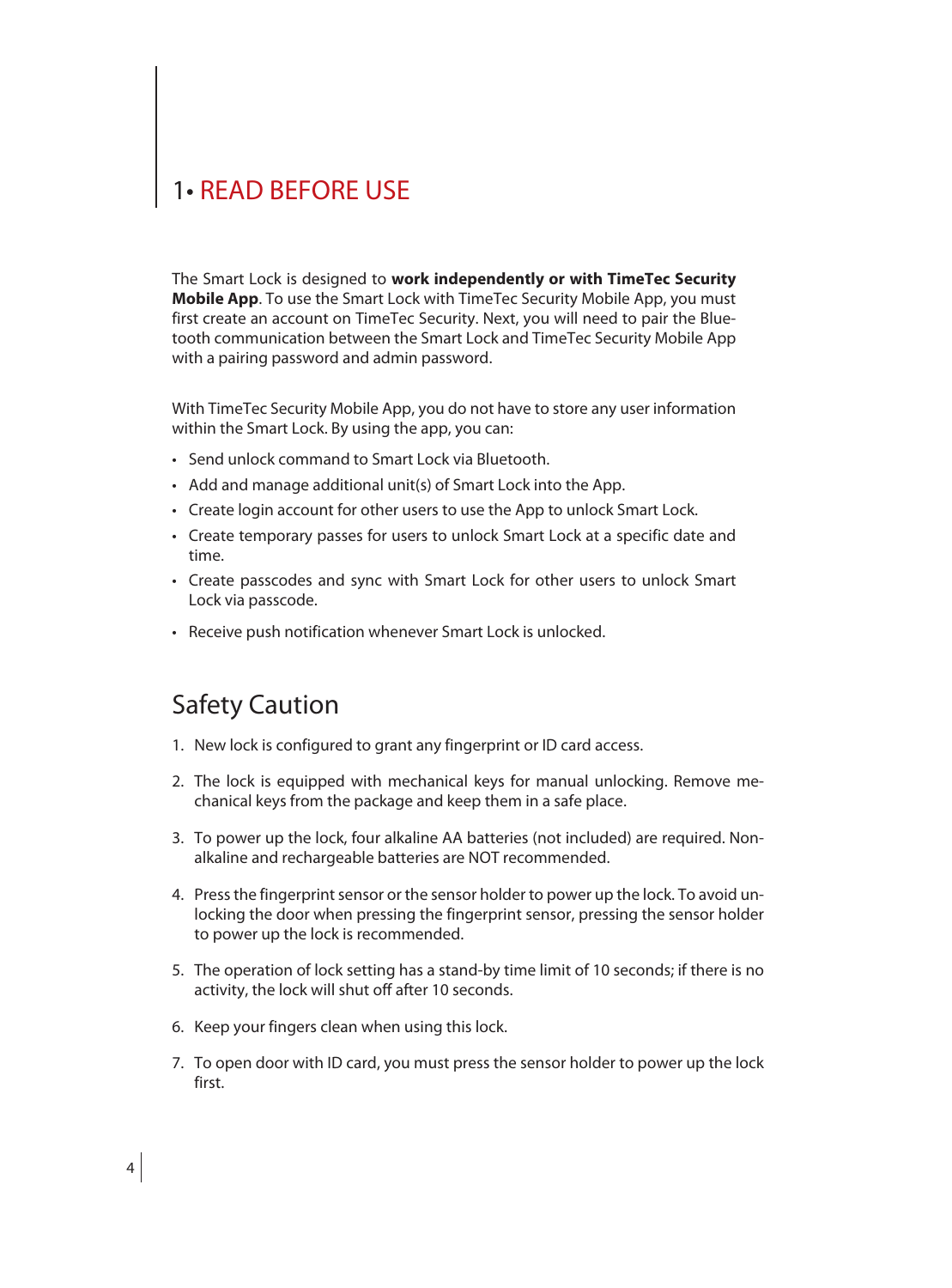- 8. Administrator and other users can choose either fingerprint or ID card for enrollment and verication.
- 9. Identity verification of administrator is required before enrolling other users. No matter which verification method administrator uses, other users can choose independently whether to enroll by fingerprint or ID card.

### Battery Box Cover - LED  $\circ$   $\circ$   $\circ$ न ร∘ Battery AreaFingerprint Sensor ௵ Sensor Holder  $\overline{\circ}$ Reset Button ۰  $000$ ID Card Swiping Area ⊛⊙ - Handle Mechanical Key Hole

### Structure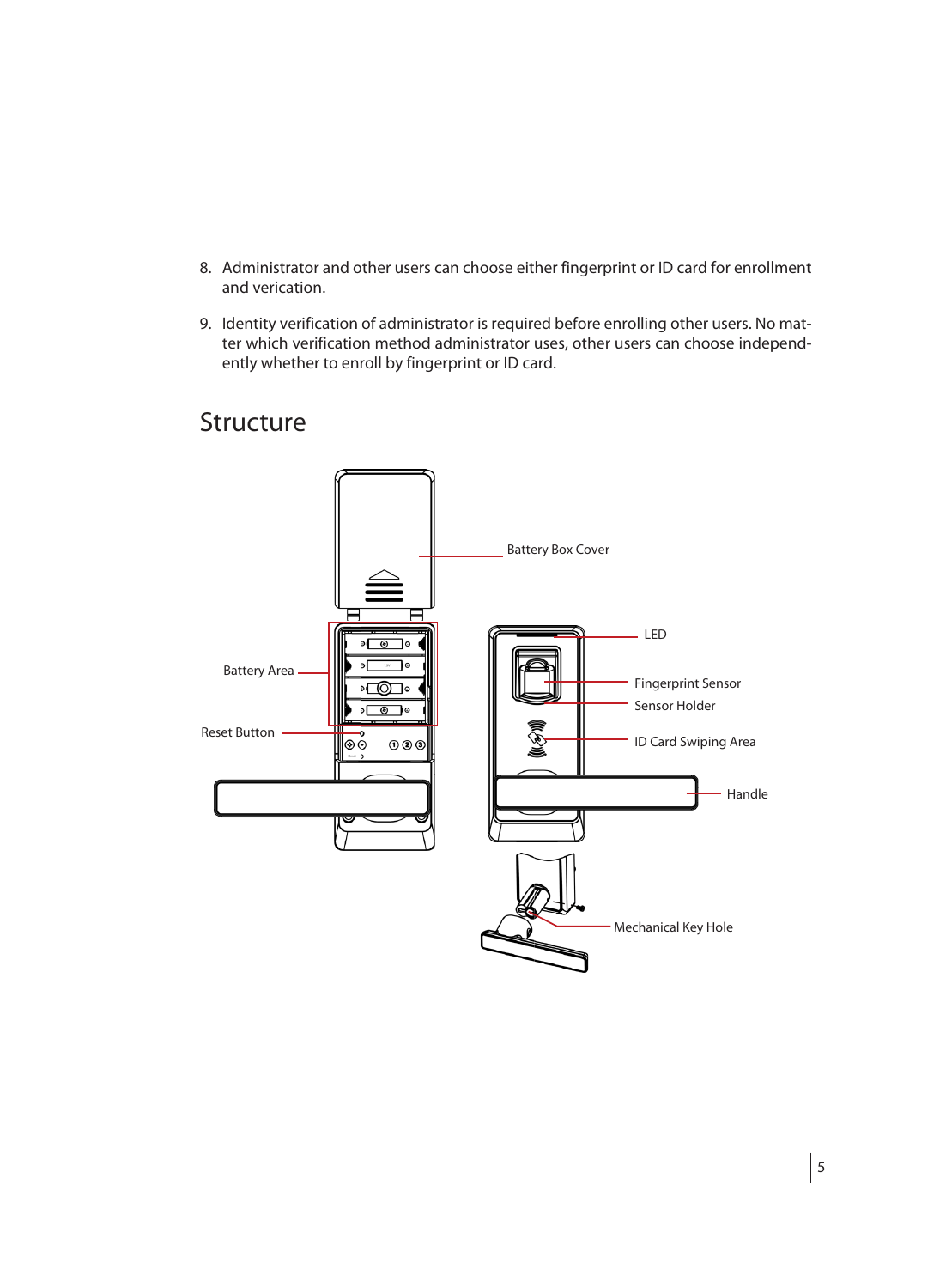## 2 • BASICS

## User Introduction

| <b>USER TYPE</b>      | <b>CAPACITY</b>                    | <b>PRIVILEGE</b>                             |
|-----------------------|------------------------------------|----------------------------------------------|
| Administrator         | 20 (Fingerprint: 10, ID Card: 10)  | Add/delete fingerprint or ID card;<br>Enable |
| Normal User           | 120 (Fingerprint: 60, ID Card: 60) | Normally Open (NO) mode; Unlock<br>the door  |
| <b>Temporary User</b> | 40 (Fingerprint: 20, ID Card: 20)  | Unlock the door; Enable NO mode              |

## Button Definition

| <b>BUTTONS</b> | <b>FUNCTION</b>                 | <b>OTHER FUNCTIONS</b> |
|----------------|---------------------------------|------------------------|
| Ŧ              | Add Users                       |                        |
| –              | Delete Users                    |                        |
|                | <b>Administrator User Group</b> | Enable NO mode         |
|                | Normal User Group               | Enable NO mode         |
|                | <b>Temporary User Group</b>     | Enable NO mode         |

## Lock Status Indication

| <b>LOCK STATUS</b>          | <b>INDICATION</b>                                                                                              |  |
|-----------------------------|----------------------------------------------------------------------------------------------------------------|--|
| <b>Successful Operation</b> | 1 beep and LED blinks in green                                                                                 |  |
| <b>Failed Operation</b>     | 2 beeps and LED blinks in red                                                                                  |  |
| Low battery                 | 7 beeps and LED blinks in red for 7 times                                                                      |  |
| Unlocking                   | 1 beep and electric engine makes a rolling sound for the first time,<br>which indicates that the door is open. |  |
| Locking                     | Electric engine makes a rolling sound for the second time, which<br>indicates that the door is closed.         |  |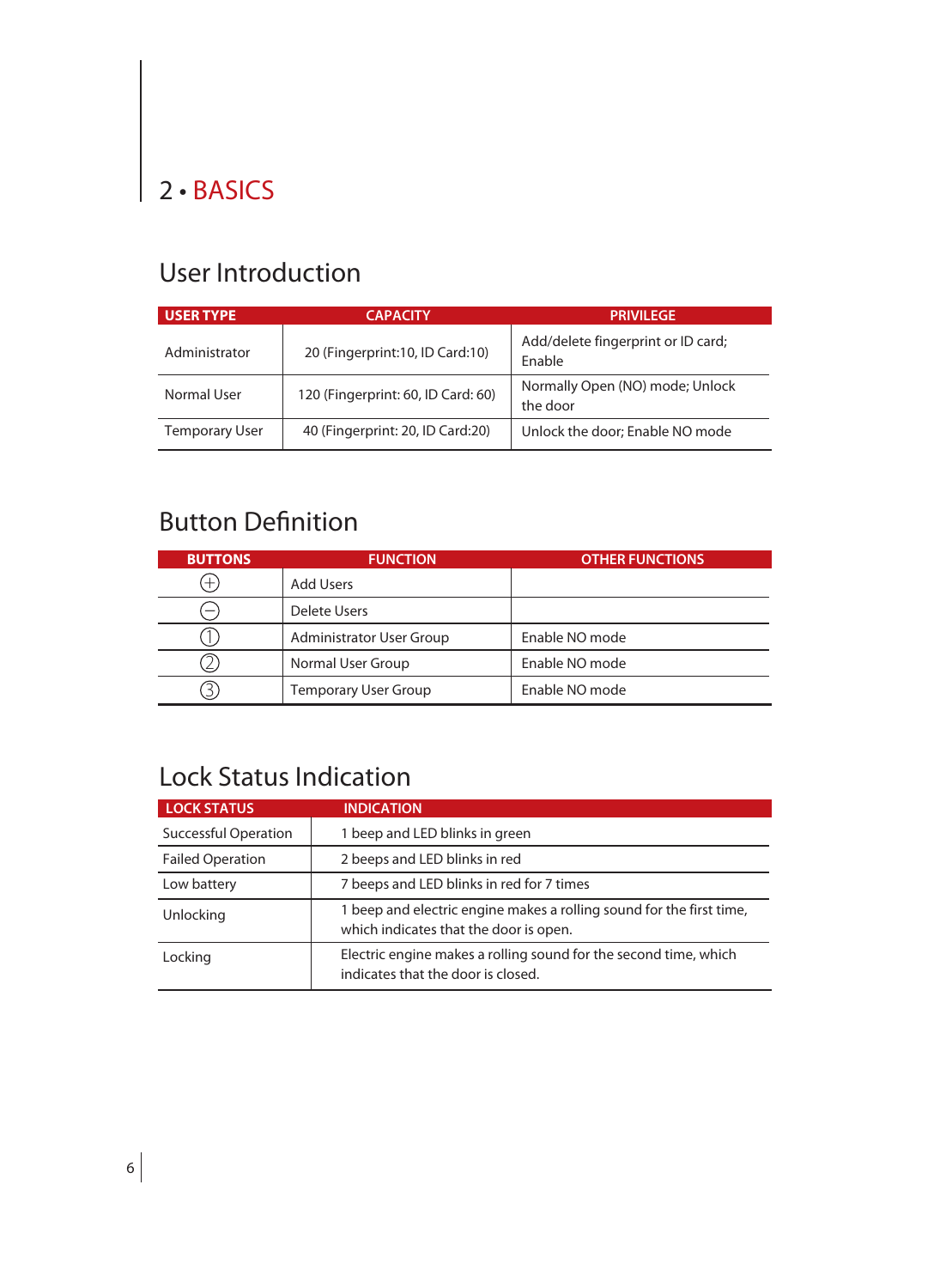## Lock Initialization



*Note: The lock will be restored to factory defaults after initialization, and the door can be opened with any fingerprint or ID card.*

## How to Use Mechanical Key?

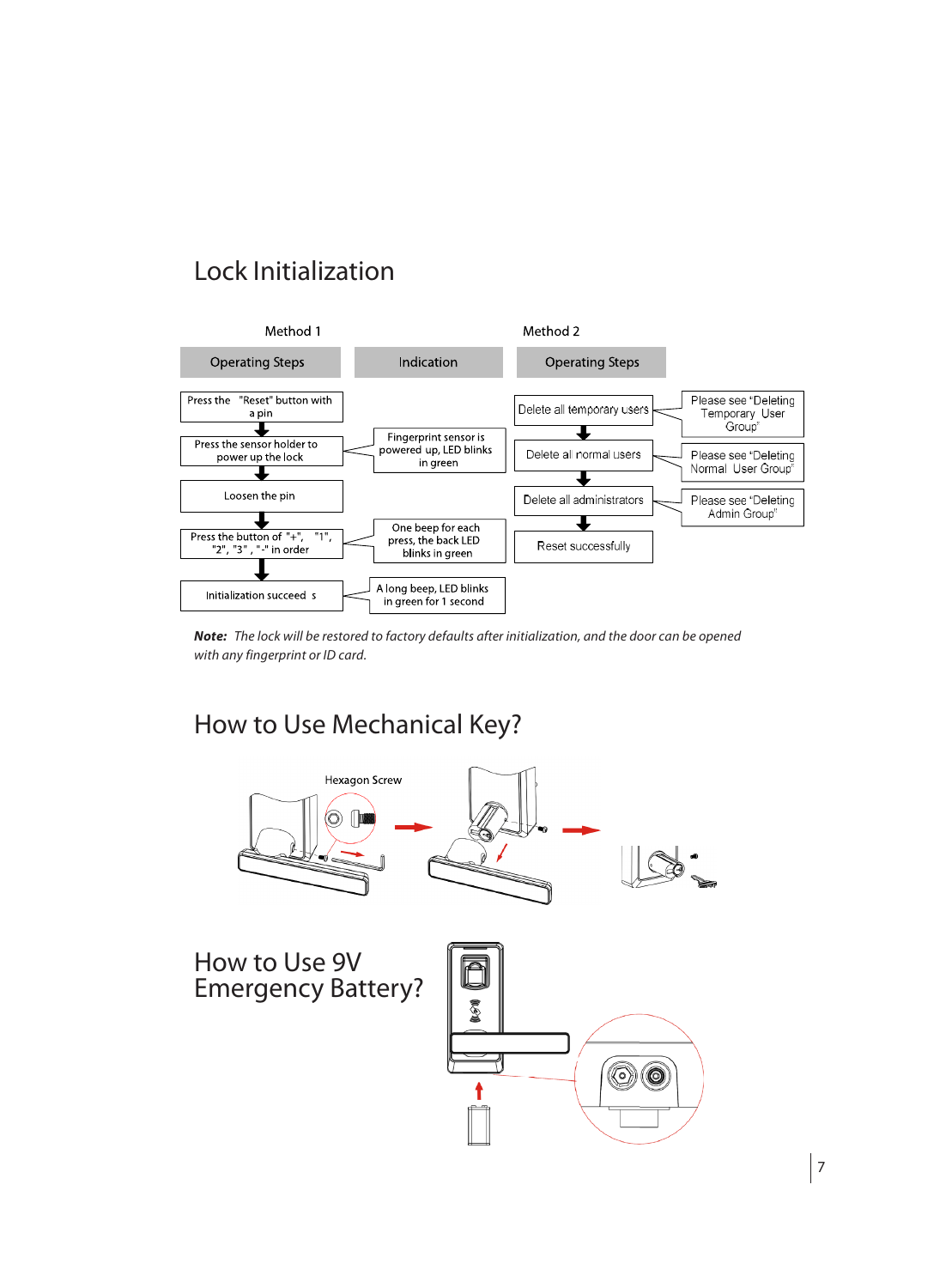# 3 • THE TIMETEC SECURITY APP

### Download TimeTec Security App

You must download TimeTec Security App in order to manage Smart Lock. Please scan the QR code below to download TimeTec Security App from the Appstore or Play Store.

Note: The above battery must be 9V alkaline battery (6LR61). 



## Register & Sign In To TimeTec Security App

- 1. Register an account using your email address from TimeTec Security App. You will then receive an email from TimeTec Security. Therefore, please follow the instructions in the email to activate your account.
- 2. Login to TimeTec Security App by using the registered email address and password.

### Add Smart Lock

To add smart lock into your account, please follow the steps below:

- 1. Tap Menu > Smart Access > Configure Locks.
- 2. Under Nearby Lock > Tap Search to look for nearby smart lock.
- 3. Tap the smart lock name that appears on screen to add it into the list.
- 4. Scan the QR code (find it at the packing box or lock body) to get the smart lock serial number. Otherwise, you can also insert the serial number by referring to the serial number.
- 5. Tap Add Lock > App will validate the serial number with the server.
- 6. Insert the Pairing Password to connect to the smart lock. The default password is 000000(6 'zero'). This is the first protection to block unauthorised Bluetooth connection from accessing the smart lock.
- 7. Insert the Admin Password to continue adding the smart lock. The default password is 12345678. This is the second protection to block unauthorised access from accessing the smart lock.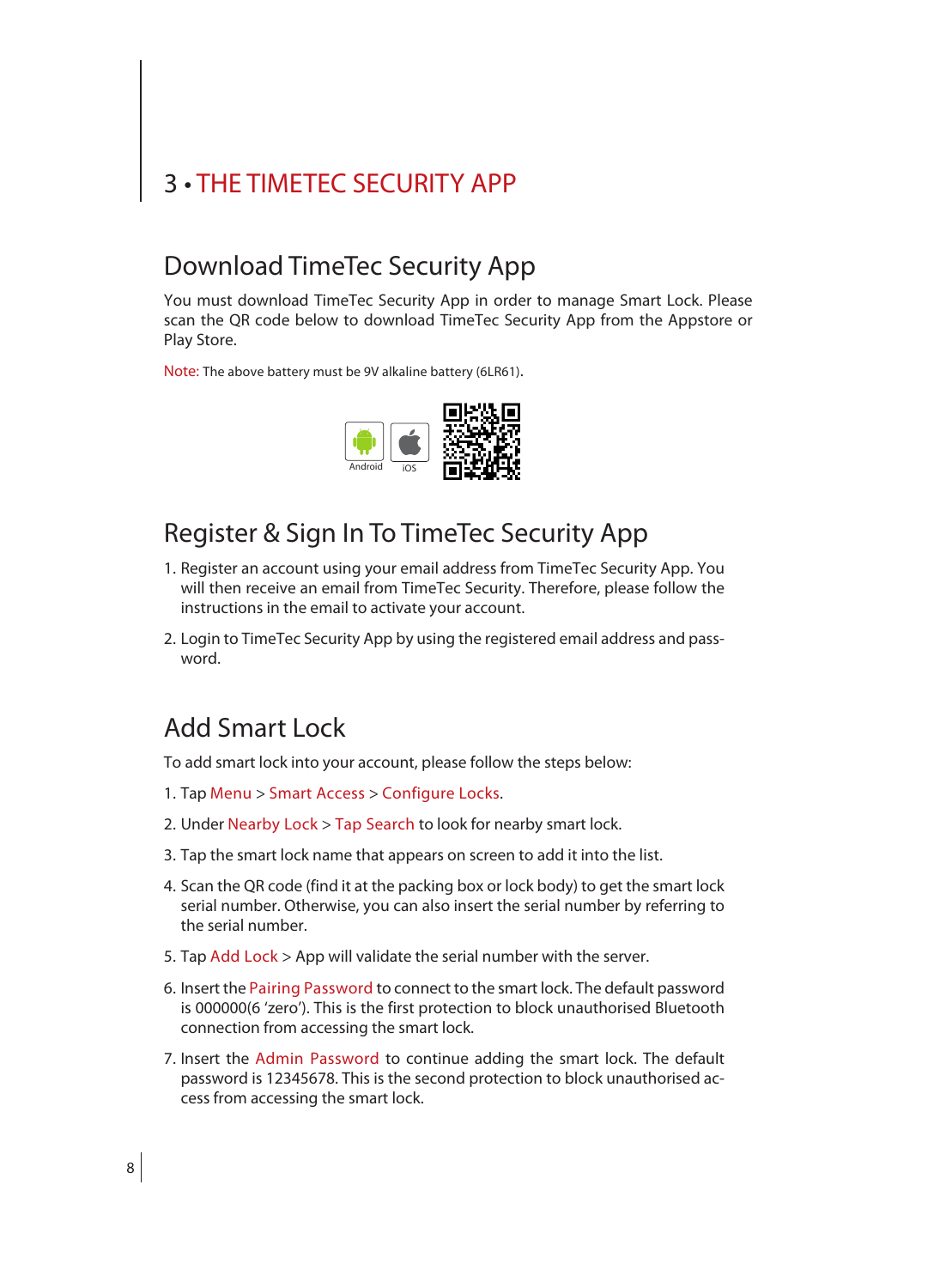8. After smart lock is added into the list, you can then start to use the App to manage the smart lock.

Repeat the steps above to add another smart lock into the list.

#### Unlock Smart Lock

You can use the App to send unlock command to smart lock via Bluetooth connection. Please follow the steps below:

- 1. Tap Menu > Smart Access > Unlock Doors.
- 2. App starts to search for nearby smart locks and display it on screen.
- 3. Tap Unlock next to the smart lock name in order to trigger unlock command.

#### Remove Smart Lock

When smart lock is no longer in use, you can remove it from the list. Please follow the steps below:

- 1. Tap Menu > Smart Access > Configure Locks.
- 2. Select the smart lock to remove  $>$  Swipe from right to left.
- 3. Tap Remove to remove the smart lock from the list.

#### Configure Smart Lock

This portion is for Super Admin to change the smart lock pairing password and admin password. It is recommended that you change these passwords during initial installation. Please follow the steps below:

- 1. Tap Menu > Smart Access > Configure Locks.
- 2. Tap Bluetooth to start connecting the smart lock (you can only configure the smart lock after the App is connected to the smart lock).
- 3. Tap the smart lock name to configure  $>$  Settings
- 4. Tap Pairing Password to change it.
- 5. Tap Admin Password to change it.

Note: Server will update the changes to all admins and users accounts accordingly.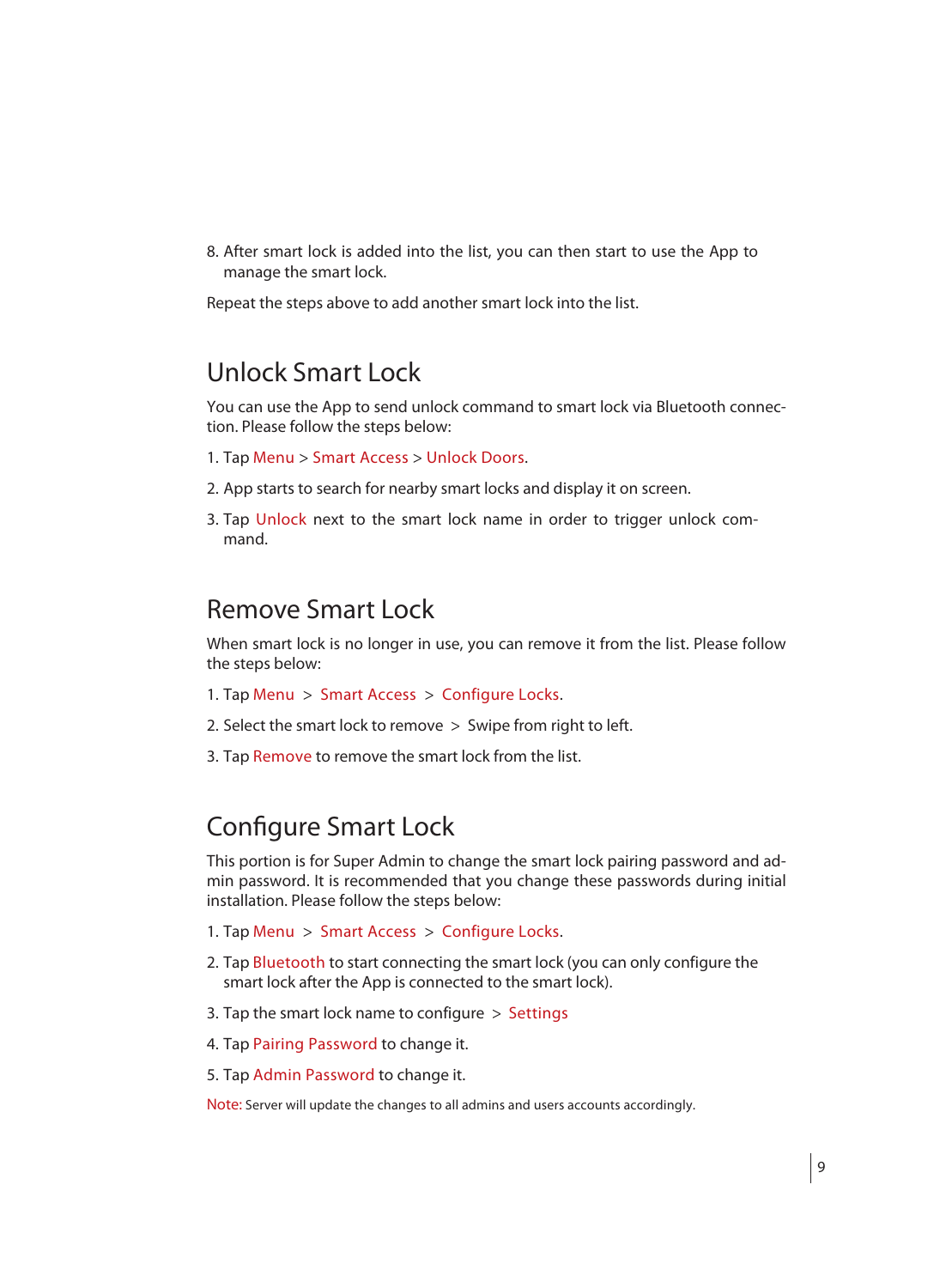## Create Admin & Users

You can assign your families, relatives, friends and etc. to download the App and use it to manage the smart lock.

There are 3 levels which are:

- Super Admin: The smart lock owner (or the first person who adds the smart lock into the Mobile App) has the highest authority and he/she can add new Admin and User to access or manage the individual lock.
- Admin: The person assigned by Super Admin to use and manage the smart lock. Admin can add new Admin or User but is restricted to only allow for the usage or management of the supposed smart lock.
- User: The person assigned by Super Admin or Admin and can access the smart lock only.

To assign Admin and User, you must first create new user accounts. Please follow the steps below to create users.

- 1. Tap Menu > Manage Users.
- 2. Tap Add to start adding users.
- 3. Name the users and insert his/her email address.
- 4. Server will send invitation email to the user in order to notify him/her to register.
- 5. User registers and signs into the App to use it.

Note: The Mobile App will display a P to indicate users who have yet to create account and sign into the App. The P icon will disappear after the users sign into the Mobile App.

To grant the users access as Admin or User, please follow the steps below:

- 1. Tap Menu > Manage Users.
- 2. Tap the new create user name from the list
- 3. Tap Smart Access > Select the lock to assign this user to
- 4. Tap toggle to select User (if you want to assign this user as the Admin for this lock, tap to change their role into Admin).
- 5. Tap Back to save settings.

To have a quick check in determining the admins or users assigned to a smart lock, please follow the steps below:

- 1. Tap Menu > Configure Locks
- 2. Tap the smart lock to check > Manage Users

Note: You will find the list that displays all admins and users assigned to this smart lock. You can add new admin or new user from this page.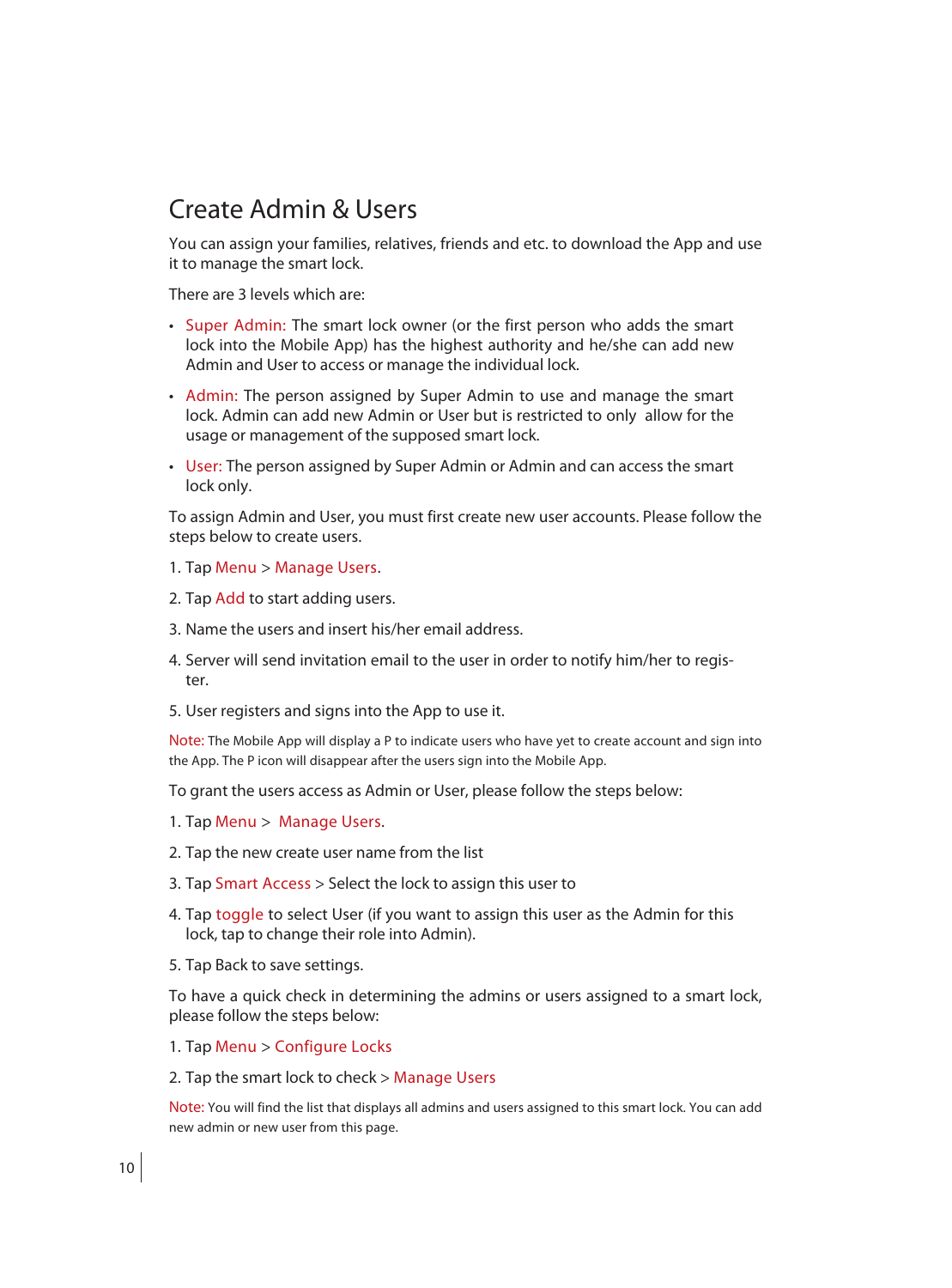## Create Access Group

You must configure Access Group in order to grant users access via the smart lock. For example, you can create the group 'Family' to allow your families to access the smart lock anytime; or you can create the group 'Maid' to allow your maid to only access during Saturday 10 am to 2pm for housekeeping purposes.

Please follow the steps below:

- 1. Tap Menu  $>$  Configure Locks  $>$  Tap the smart lock to configure access group.
- 2. Tap Access Group  $>$  Add  $>$  Name the access group.
- 3. Tap Access Time > Set the start and end time to allow access, or tap Full Day to grant full day access.
- 4. Tap Users  $>$  Select the users from the list to assign them into this access group
- 5. Tap Save.

Note: Server will notify these users about the changes done.

### Create Temporary Pass

You can grant temporary access to an individual, whereby he/she can only unlock the smart lock at specific date and time. This is a One Time pass. In case you want to allow the individual to accessthe premise for multiple days, you will have to repeat the same steps. For example, if you want to allow your friend to stay at your home for 3 days due to his/her business trip.

Please follow the steps below:

- 1. Tap Menu  $>$  Configure Locks  $>$  Tap the smart lock to configure temporary pass.
- 2. Tap Temporary Pass  $>$  Add  $>$  Name the temporary pass.
- 3. Tap Access Time > Set the date, start and end time
- 4. Tap User > Select the user to assign the individual to this temporary pass.
- 5. Tap Save to save settings.

Note: Server will send notification to this person regarding the details of the temporary pass.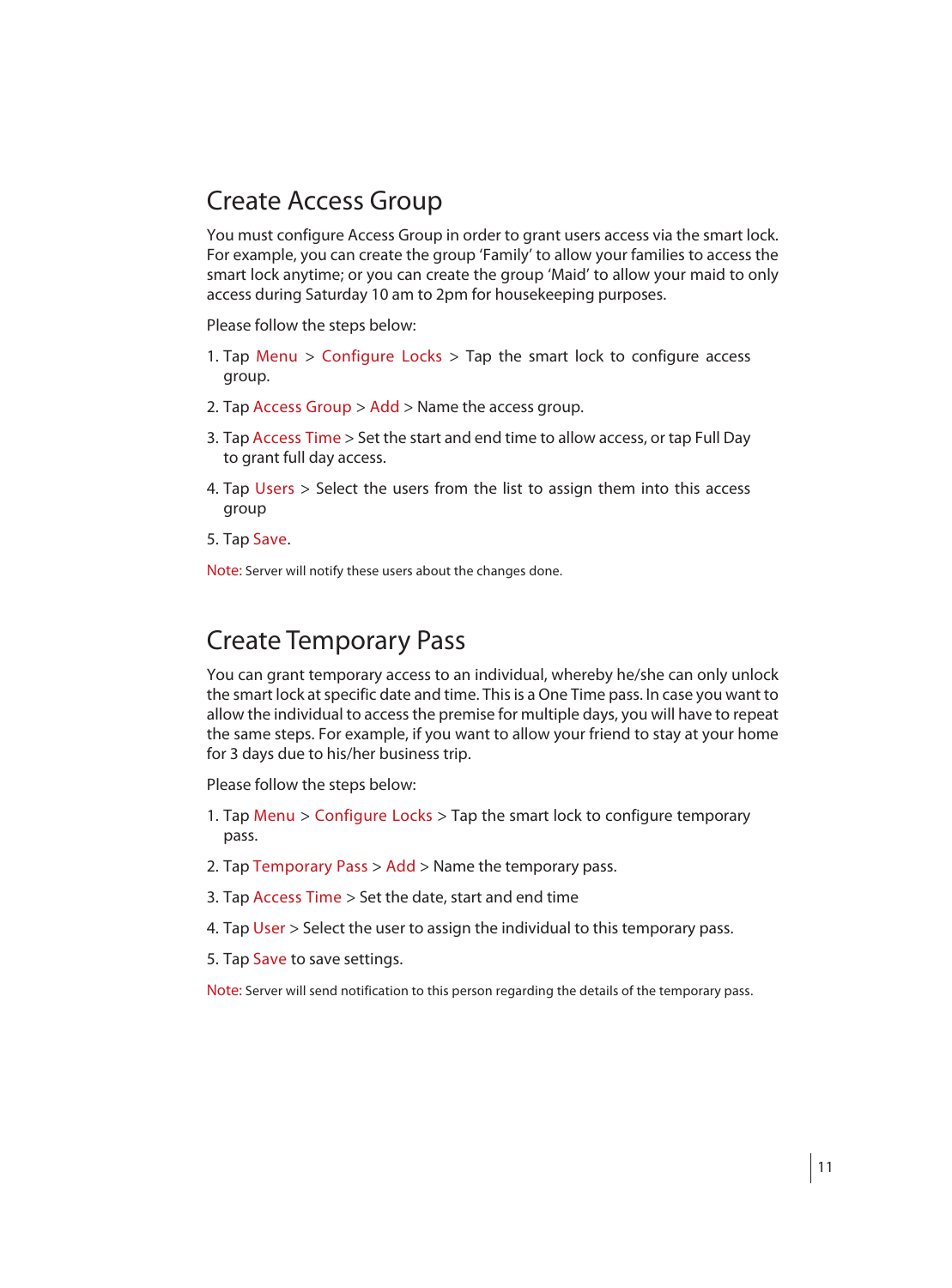#### FOR USER TO USE TIMETEC SECURITY TO UNLOCK DOOR

- 1. Make sure admin already created your login account.
- 2. Register an account using your email address from TimeTec Security App. You will then receive an email from TimeTec Security. Therefore, please follow the instructions in the email to activate your account.
- 3. Login to TimeTec Security App by using the registered email address and password.
- 4. Tap Menu > Smart Access > Unlock Doors
- 5. App starts to search for nearby smart locks and display it on screen.
- 6. Tap Unlock next to the smart lock name in order to trigger unlock command.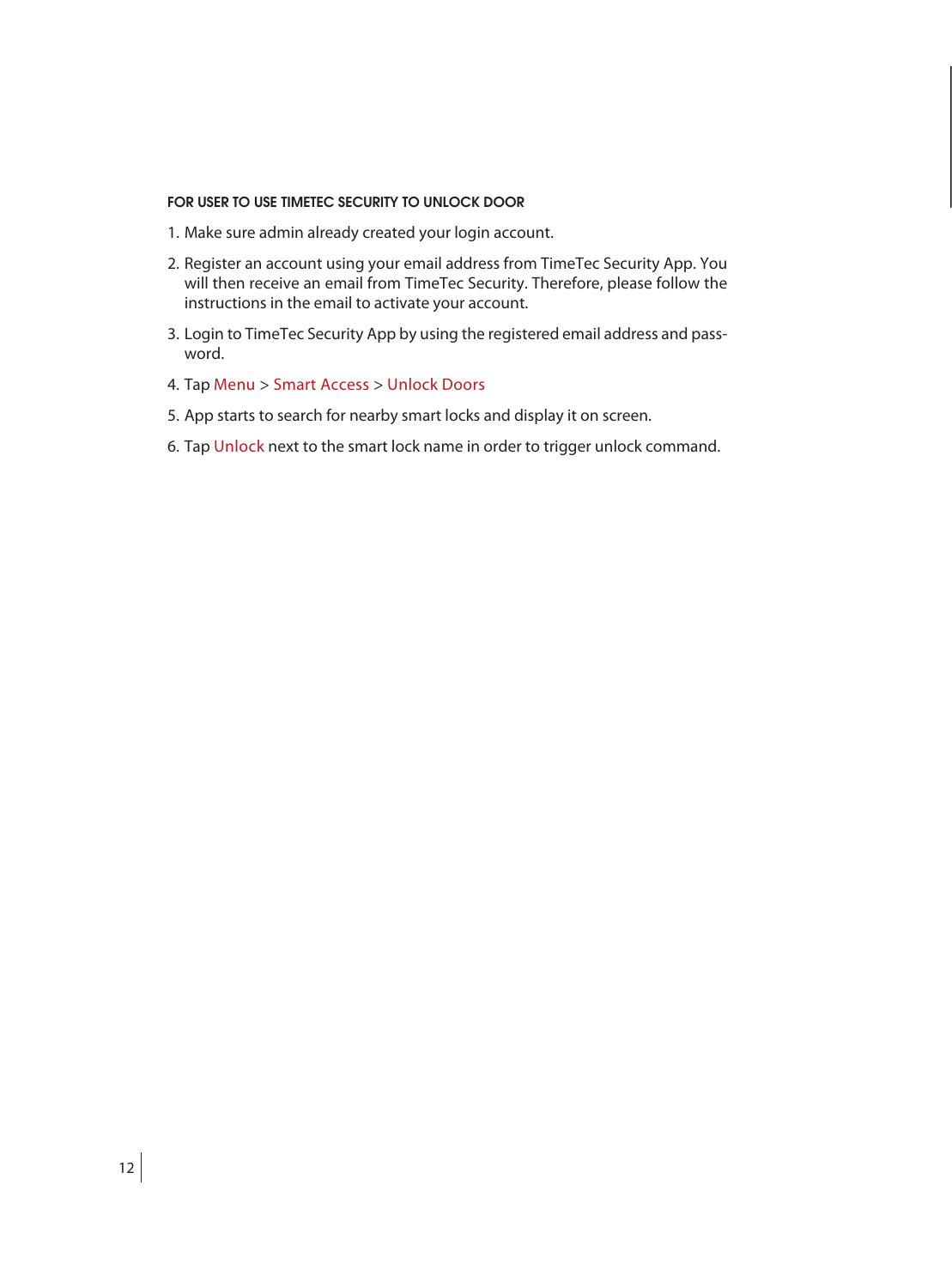## 4• HOW TO USE

## Register First Administrator



#### *Note:*

- *1. The rst user (ngerprint or ID card) will be the rst administrator automatically in default setting.*
- *2. Admin group supports 20 users (10 for fingerprints and 10 for ID cards); you can still register 19 new administrators in the next step.*
- *3. The operating steps of registering new users: press button 1/2/3 to select user group, and then place one new finger 3 times on the fingerprint sensor or swipe a new ID card 1 time on the card swiping area for registration. You can continue registering new user afterwards.*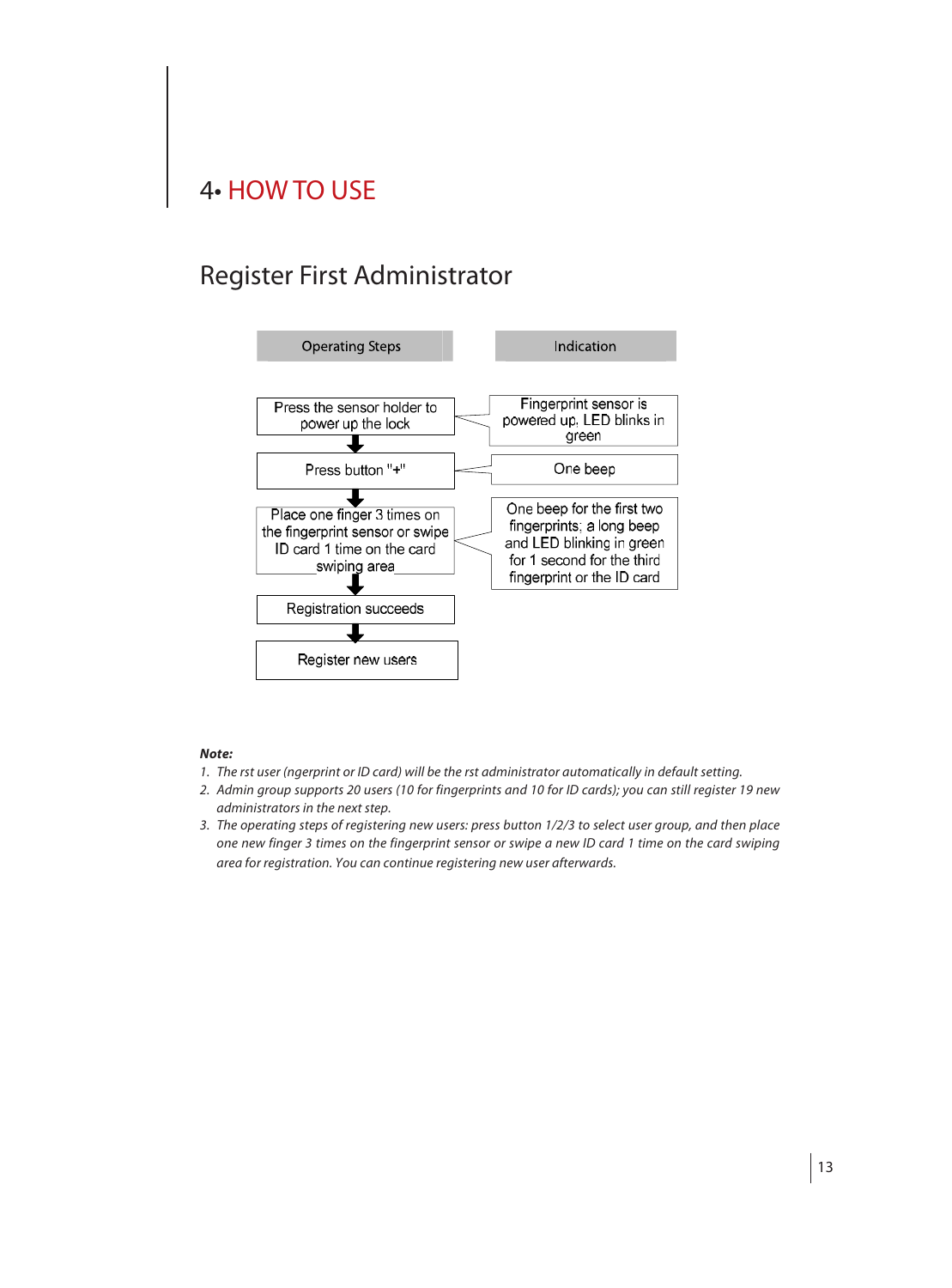## Register Other Administrators



#### *Note:*

*Admin group supports 20 users; you can still register 19 new administrators in this step.*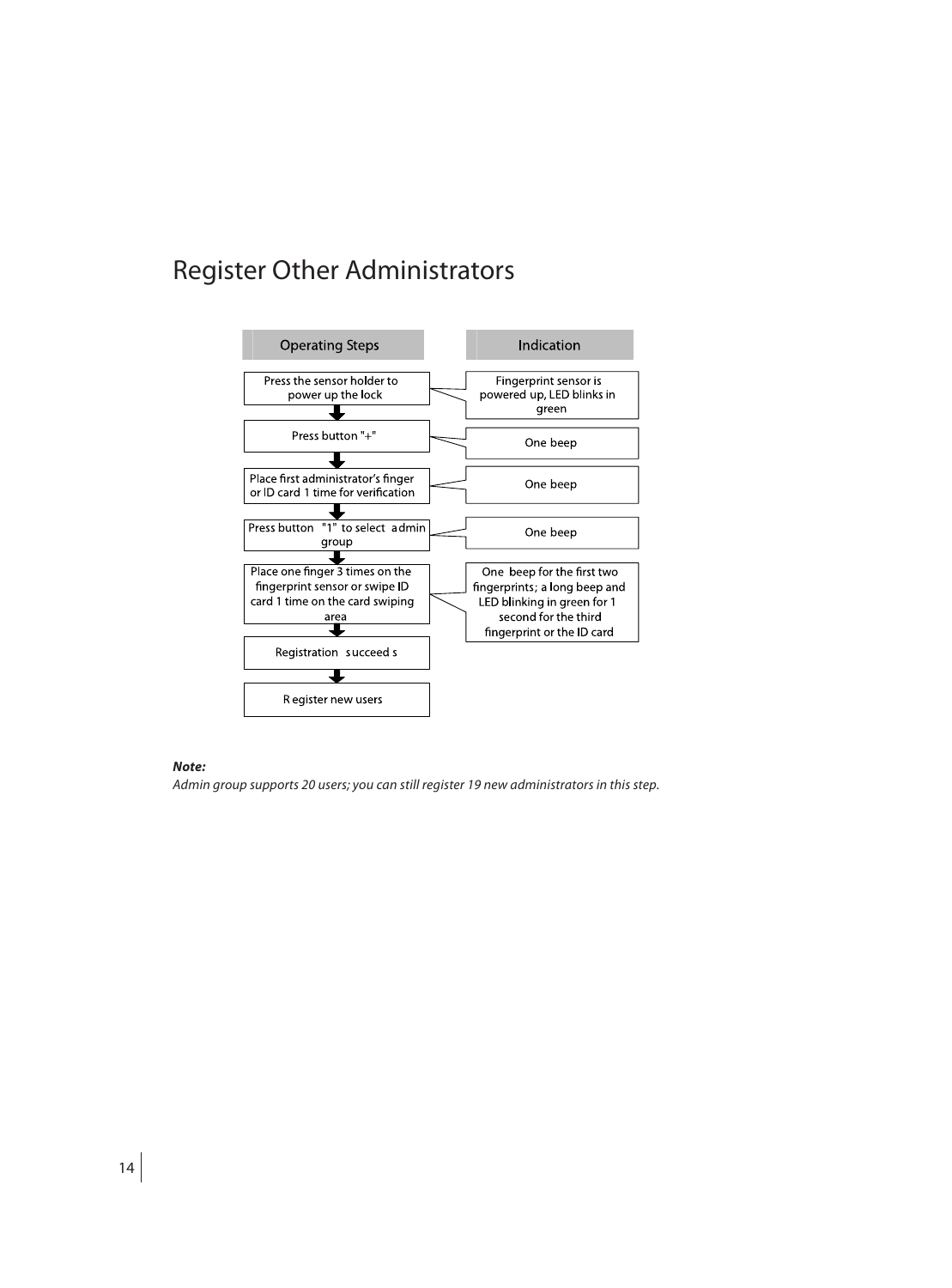## Registering Normal User



*Note: Normal user group supports 120 users (60 for fingerprints and 60 for ID cards).*

## Deleting Temporary User Group



*Note: Deleting operation is only valid for groups.*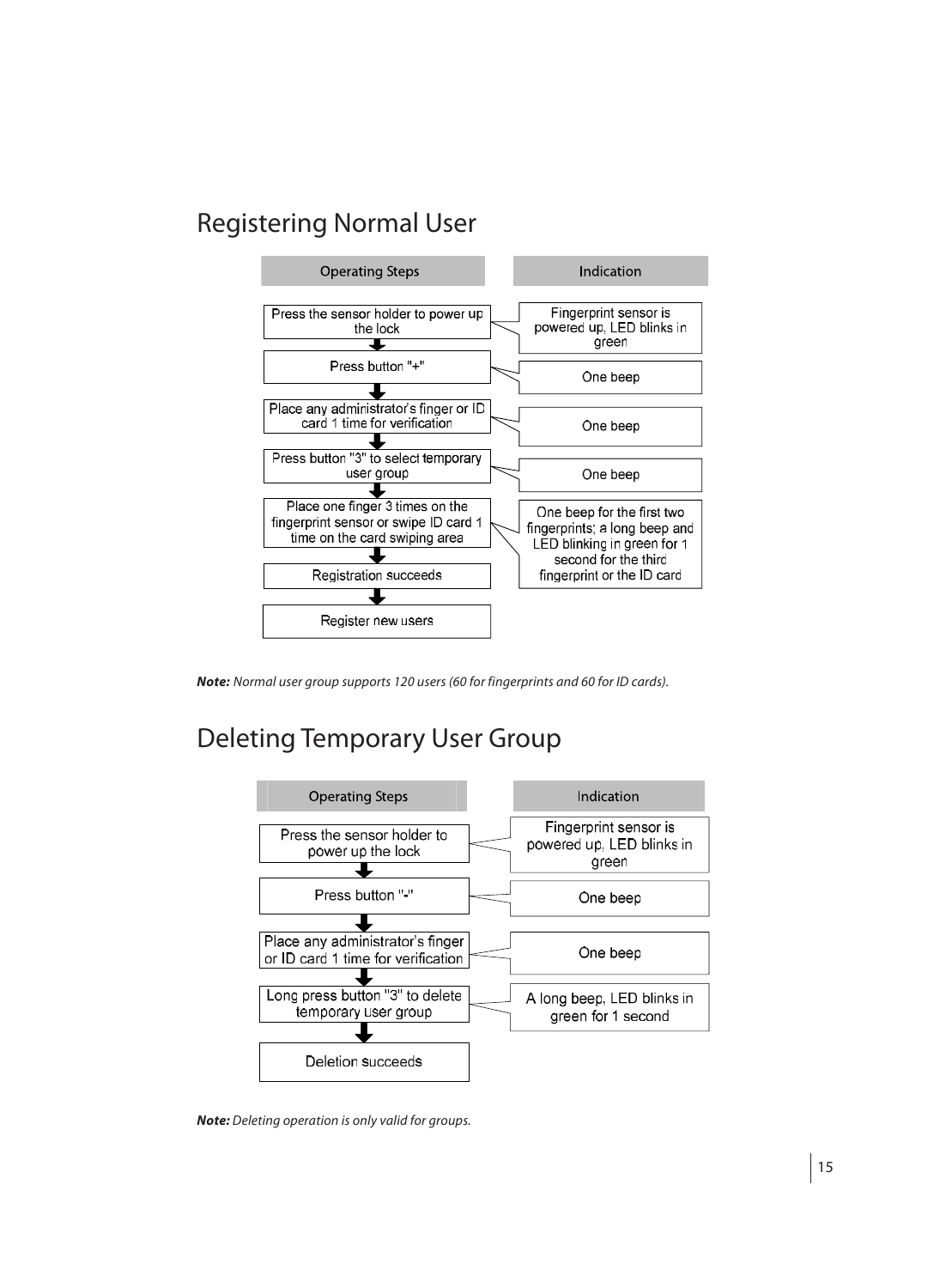## Delete Normal User Group



*Note: Deleting operation is only valid for groups.*

## Deleting Admin Group



*Note: Deleting operation is only valid for groups.*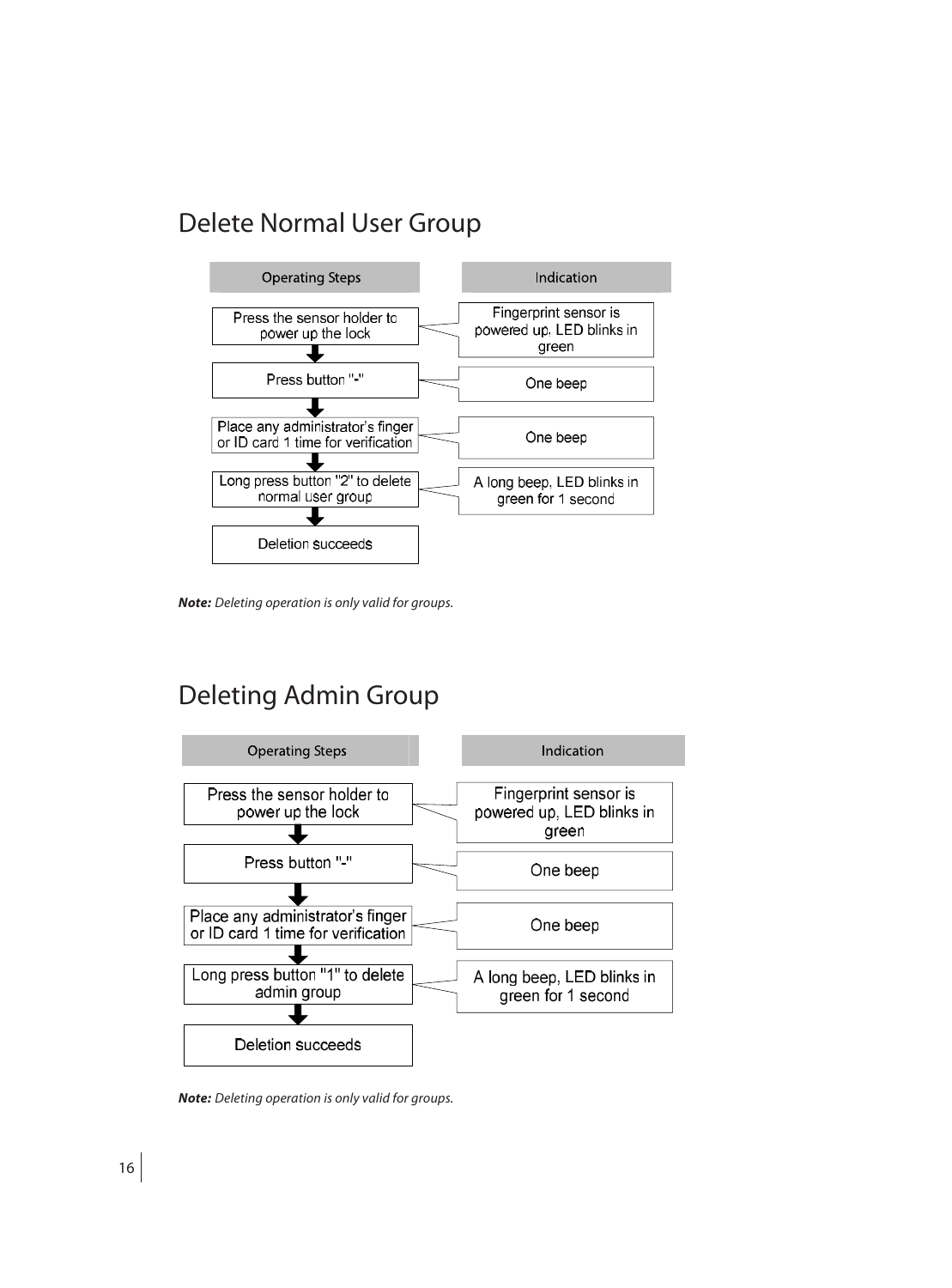## Enabling/Disabling Normally Open Mode

#### **Enabling Normally Open Mode:**



#### **Disabling Normally Open Mode:**

Press the sensor holder to power up the lock, and then place any registered finger or ID card 1 time to disable it.